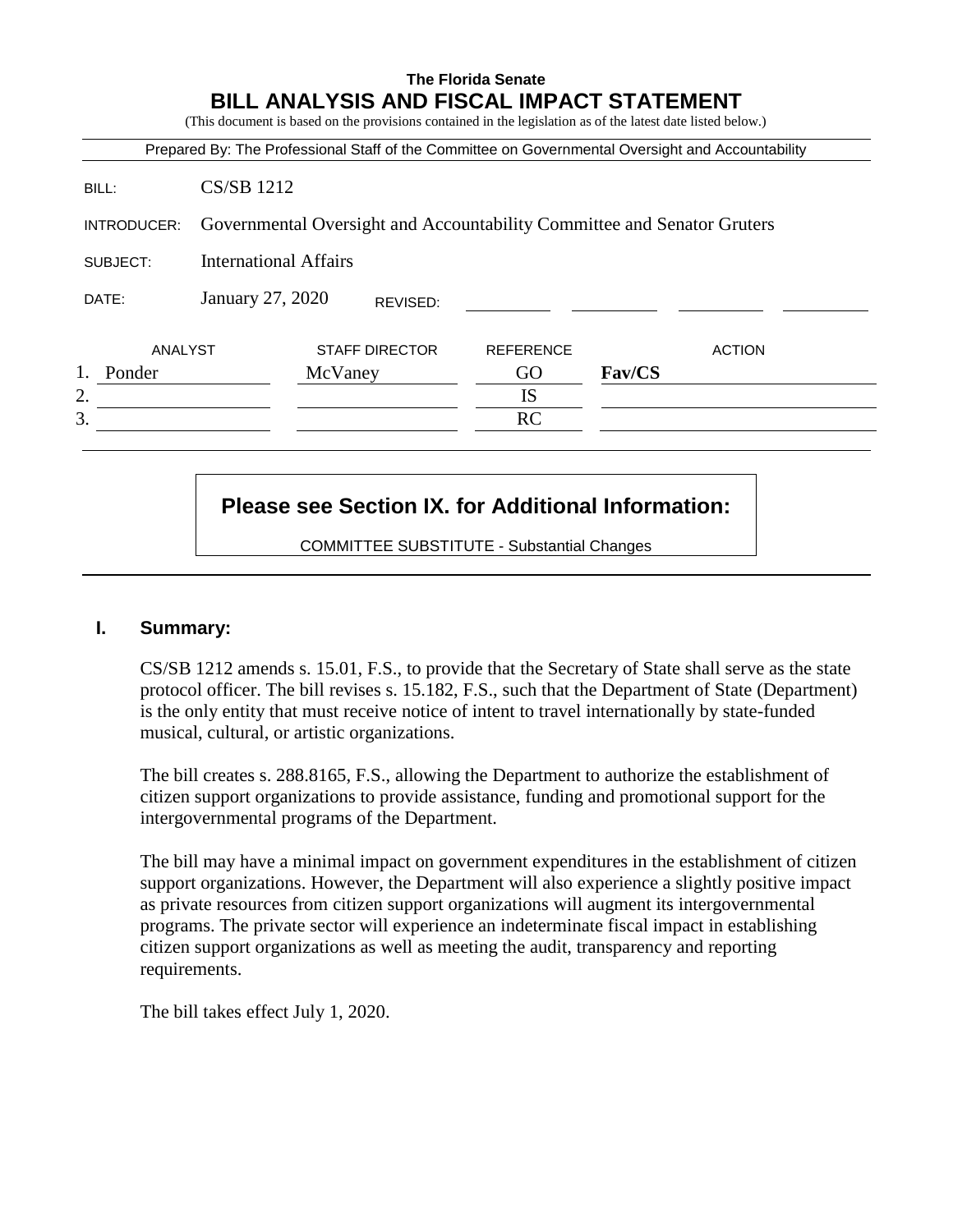# **II. Present Situation:**

# **The Department of State and the Secretary of State**

The Secretary of State (the Secretary) holds a statutorily created office whose duties are "as provided by law."<sup>1</sup> The Secretary serves as the head of the Department of State.<sup>2</sup> The Department consists of the following six divisions:

- Division of Elections:
- Division of Historical Resources;
- Division of Corporations;
- Division of Library and Information Services;
- Division of Cultural Affairs; and the
- Division of Administration.<sup>3</sup>

The Secretary is appointed by the Governor, subject to confirmation by the Senate and performs the functions conferred by the State Constitution upon the custodian of state records.<sup>4</sup> Pursuant to Chapter 15, F.S., the Secretary of State is the custodian of the constitution, the Great Seal of this state, the original statutes, and of the resolutions of the Legislature, and of all the official correspondence of the Governor. <sup>5</sup> The Department is required to maintain a register and an index of all official letters, orders, communications, messages, documents and other official acts issued or received by the Governor or the Secretary of State, and record these in a book numbered in chronological order.<sup>6</sup> Before issuing any order or transmission of an official letter, communication or document from the executive office or promulgation of any official act or proceeding, except military orders, the Governor is required to deliver the same or a copy thereof to the Department for recordation.<sup>7</sup>

# **Notice of International Travel**

The Department of Economic Opportunity (DEO) "assist[s] the Governor in working with the Legislature, state agencies, business leaders, and economic development professionals to formulate and implement coherent and consistent policies and strategies designed to promote economic opportunities to all Floridians."<sup>8</sup>

In accordance with s. 15.182, F.S., if a musical, cultural or artistic organization that receives state funding is traveling internationally for a presentation, performance, or other significant public viewing, including an organization associated with a college or university, such an organization is required to notify the DEO of its intention to travel as well as the date, time and location of

<sup>6</sup> Section 15.01, F.S.

 $\overline{a}$ 

<sup>1</sup> FLA. CONST. art. XII, s. 24. The Office of the Secretary of State was created in 1845, under the State Constitution.

<sup>2</sup> Section 20.10(1), F.S. *See* FLA. CONST. art. XII, s. 24.

 $3$  Section 20.01(2), F.S.

<sup>4</sup> Section 20.10(1), F.S.

<sup>5</sup> Section 15.01, F.S.

<sup>7</sup> *Id.* 

<sup>8</sup> Section 20.60, F.S.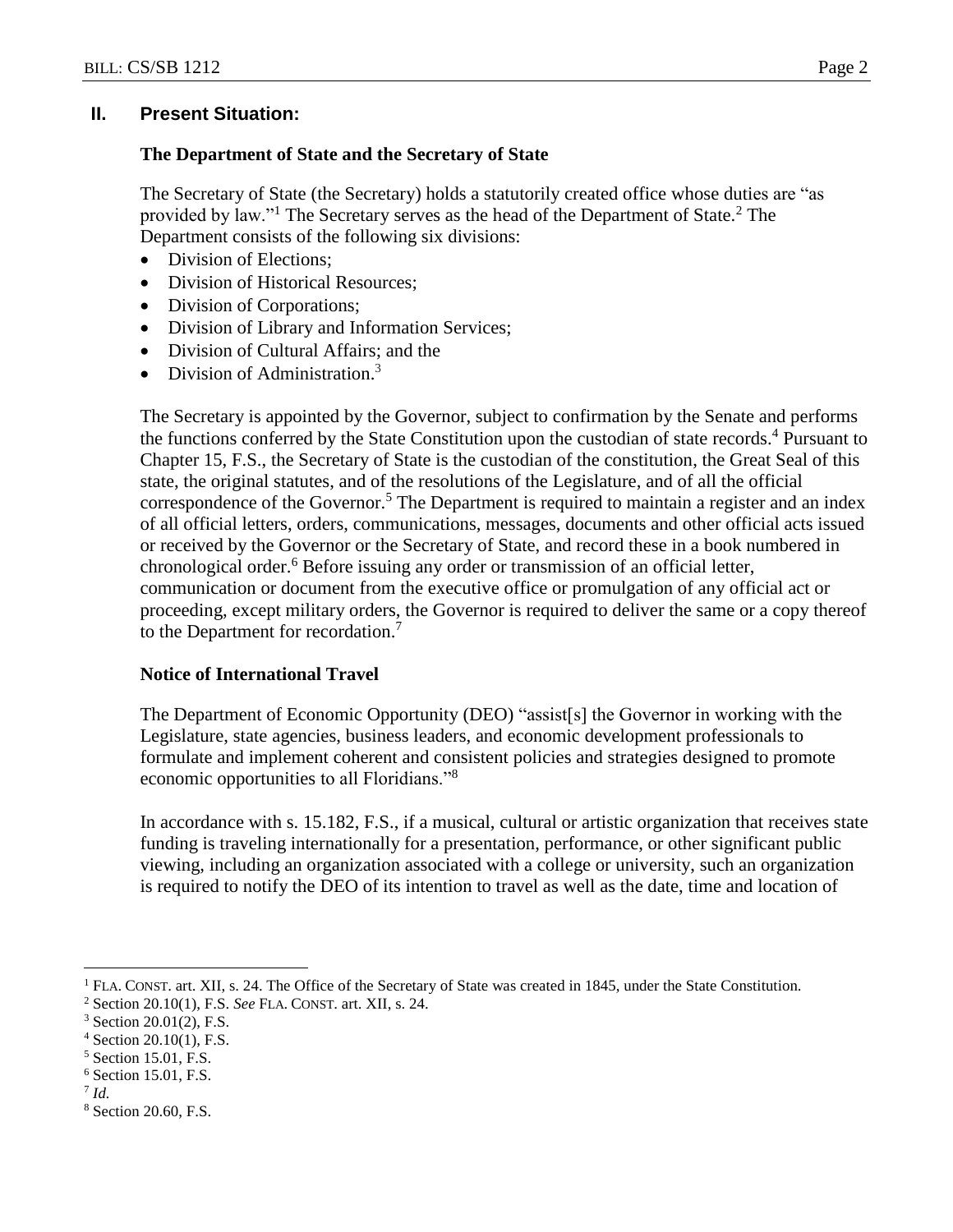each appearance. DEO, in conjunction with Enterprise Florida, Inc.<sup>9</sup> (EFI), is required to act as an intermediary between artistic organizations and Florida businesses to encourage and coordinate joint undertakings, such as the sponsoring of cultural events. $10$ .

Section 15.182(3), F.S., requires an organization to provide notice to the Department at least 30 days prior to the date international travel is to commence. If the intention to travel internationally is not formed 30 days in advance, notice to the Department shall be given as soon as feasible.<sup>11</sup> Thus, under this section, notice of intent to travel internationally by state-funded organizations must be given to both DEO and the Department. Section 15.182(3), F.S., further requires that the Department take "an active role in informing such groups of the responsibility to notify the [D]epartment [of State] of travel intentions."

# **The State Protocol Officer**

The Governor, pursuant to s. 288.012(7), F.S., may designate a state protocol officer (SPO) who shall be housed within the Executive Office of the Governor. The SPO is required to develop maintain, publish, and distribute the state protocol manual.<sup>12</sup> The SPO is responsible for consular operations and the sister city and sister state program as well as serving as a liaison with foreign, federal and other international organizations and with local governments.<sup>13</sup> The SPO must maintain consular relations between the state and all foreign governments doing business in Florida and has the duty to ensure all federal treaties regarding foreign privileges and immunities are properly observed by monitoring U.S. laws and directives.

Additionally, the SPO is required to:

- Establish a viable system of registration for foreign government officials residing or having jurisdiction in the state $14$ ;
- Maintain and systematically update a current and accurate list of all such foreign governmental officials, consuls, or consulates;
- Issue certificates to such foreign governmental officials after verification pursuant to proper investigations through U.S. Department of State sources and the appropriate foreign government;
- Verify entitlement to sales and use tax exemptions pursuant to U.S. Department of State guidelines and identification methods;
- Verify entitlement to issuance of special motor vehicle license plates by the Department of Highway Safety and Motor Vehicles to honorary consuls or such other officials representing foreign governments who are not entitled to issuance of special Consul Corps license plates by the U.S. Government;

 $\overline{a}$ 

<sup>13</sup> Section 288.816(1), F.S.

<sup>9</sup> Enterprise Florida, Inc., created by s. 288.901, F.S., serves as the state's economic development organization, operating under a contract with DEO. Enterprise Florida, Inc., is a nonprofit corporation, governed by a board of directors chaired by the Governor.

 $10$  Section 15.182(2), F.S.

 $11$  Section 15.182(3), F.S.

<sup>12</sup> Section 288.012(7), F.S.

<sup>&</sup>lt;sup>14</sup> This provisions instructs that an emphasis shall be placed on maintaining active communication between the SPO and the U.S. Department of State in order to be currently informed regarding foreign governmental personnel stationed in, or with official responsibilities for, Florida. Active dialogue shall also be maintained with foreign countries which historically have had dealings with Florida in order to keep them informed of the proper procedure for registering with the state.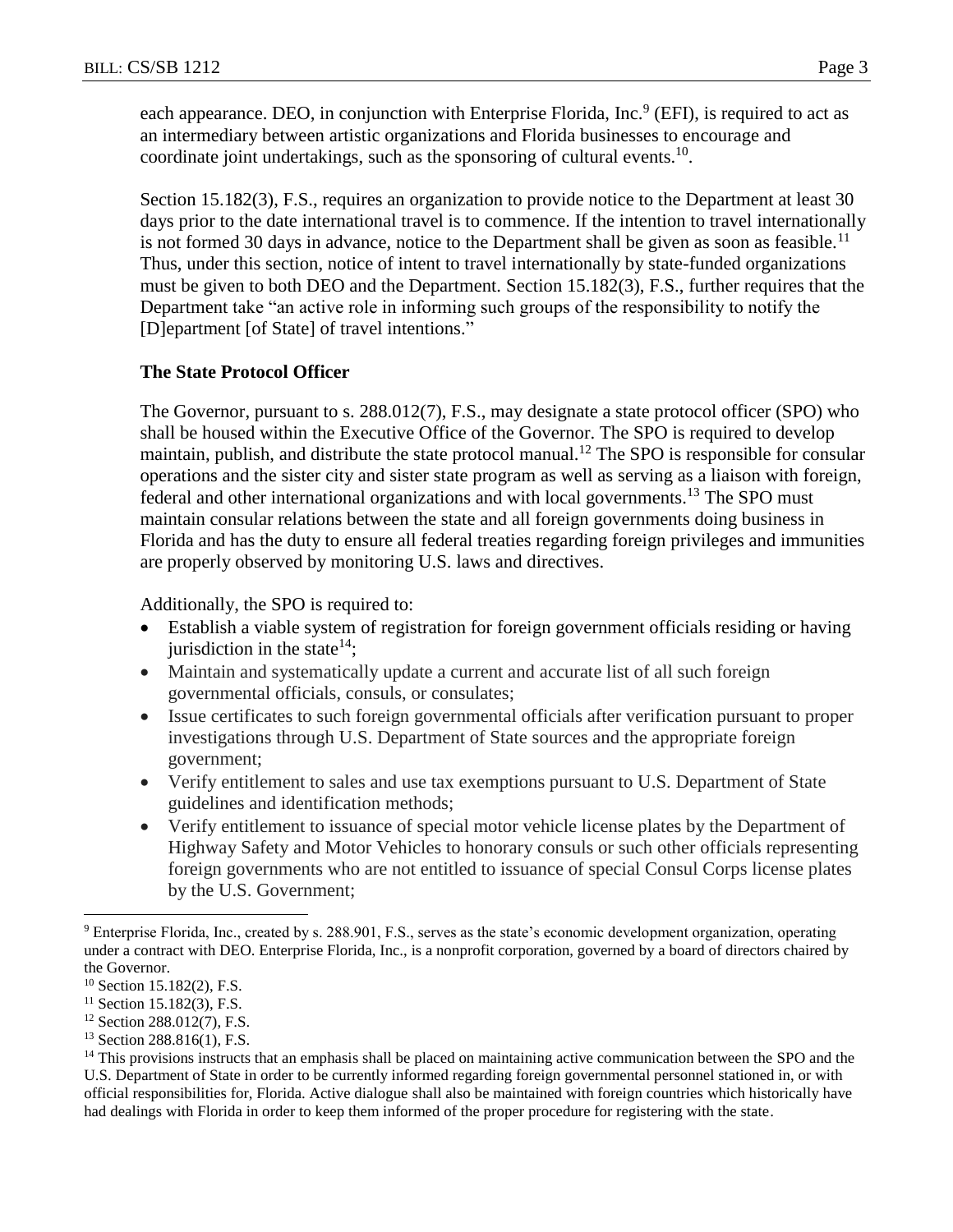- Establish a system of communication to provide all state and local law enforcement agencies with information regarding proper procedures relating to the arrest or incarceration of a foreign citizen;
- Request the Department of Law Enforcement to provide transportation and protection services when necessary pursuant to [s. 943.68;](https://1.next.westlaw.com/Link/Document/FullText?findType=L&pubNum=1000006&cite=FLSTS943.68&originatingDoc=NF1699400E90611E2A5EFA1428CB399FF&refType=LQ&originationContext=document&transitionType=DocumentItem&contextData=(sc.Search))
- Coordinate, when necessary, special activities between foreign governments and Florida state and local governments (such as Consular Corps Day, Consular Corps conferences, and various other social, cultural, or educational activities);
- Notify all newly arrived foreign governmental officials of the services offered by the SPO.<sup>15</sup>

The duties of the SPO also include the operation of the sister city and sister state program and establishing such new programs as needed to further global understanding through the interchange of people, ideas, and culture between Florida and the world. In order to accomplish this purpose, the SPO has the power and authority to:

- Coordinate and carry out activities designed to encourage the state and its subdivisions to participate in sister city and sister state affiliations with foreign countries and their subdivisions<sup>16</sup>:
- Encourage cooperation with and disseminate information pertaining to the Sister Cities International Program and any other program whose object is to promote linkages with foreign countries and their subdivisions;
- Maximize any aid available from all levels of government, public and private agencies, and other entities to facilitate such activities;
- Establish a viable system of registration for sister city and sister state affiliations between the state and foreign countries and their subdivisions. Such system shall include a method to determine that sufficient ties are properly established as well as a method to supervise how these ties are maintained; and
- Maintain a current and accurate listing of all such affiliations.<sup>17</sup>

The SPO serves as a contact for the state with the Florida Washington Office, the Florida Congressional Delegation, and United States Government agencies with respect to laws or policies which may affect the interests of the state in the area of international relations.<sup>18</sup> The SPO is directed to direct all inquiries regarding international economic trade development or reverse investment opportunities to Enterprise Florida, Inc.<sup>19</sup> The SPO serves as a liaison with other states regarding international programs of interest to Florida, and investigates and makes suggestions regarding possible areas of joint action or regional cooperation.<sup>20</sup> The SPO is granted the power and has the duty to encourage the relocation of consular offices and multilateral and international agencies and organizations to Florida.<sup>21</sup>

 $\overline{a}$ 

<sup>20</sup> *Id.*

<sup>15</sup> Section 288.816(2), F.S.

<sup>&</sup>lt;sup>16</sup> Such activities may include a State of Florida sister cities conference. Section 288.816(3)(a), F.S.

<sup>&</sup>lt;sup>17</sup> Sister city affiliations shall not be discouraged between the state and any country specified in s.  $620(f)(1)$  of the federal Foreign Assistance Act of 1961 (22 U.S.C.A. Section  $2370(f)(1)$ ), as amended, with whom the United States is currently conducting diplomatic relations unless a mandate from the United States Government expressly prohibits such affiliations.  $18$  Section 288.816(4), F.S.

 $19$  *Id.* 

<sup>21</sup> Section 288.816(5), F.S.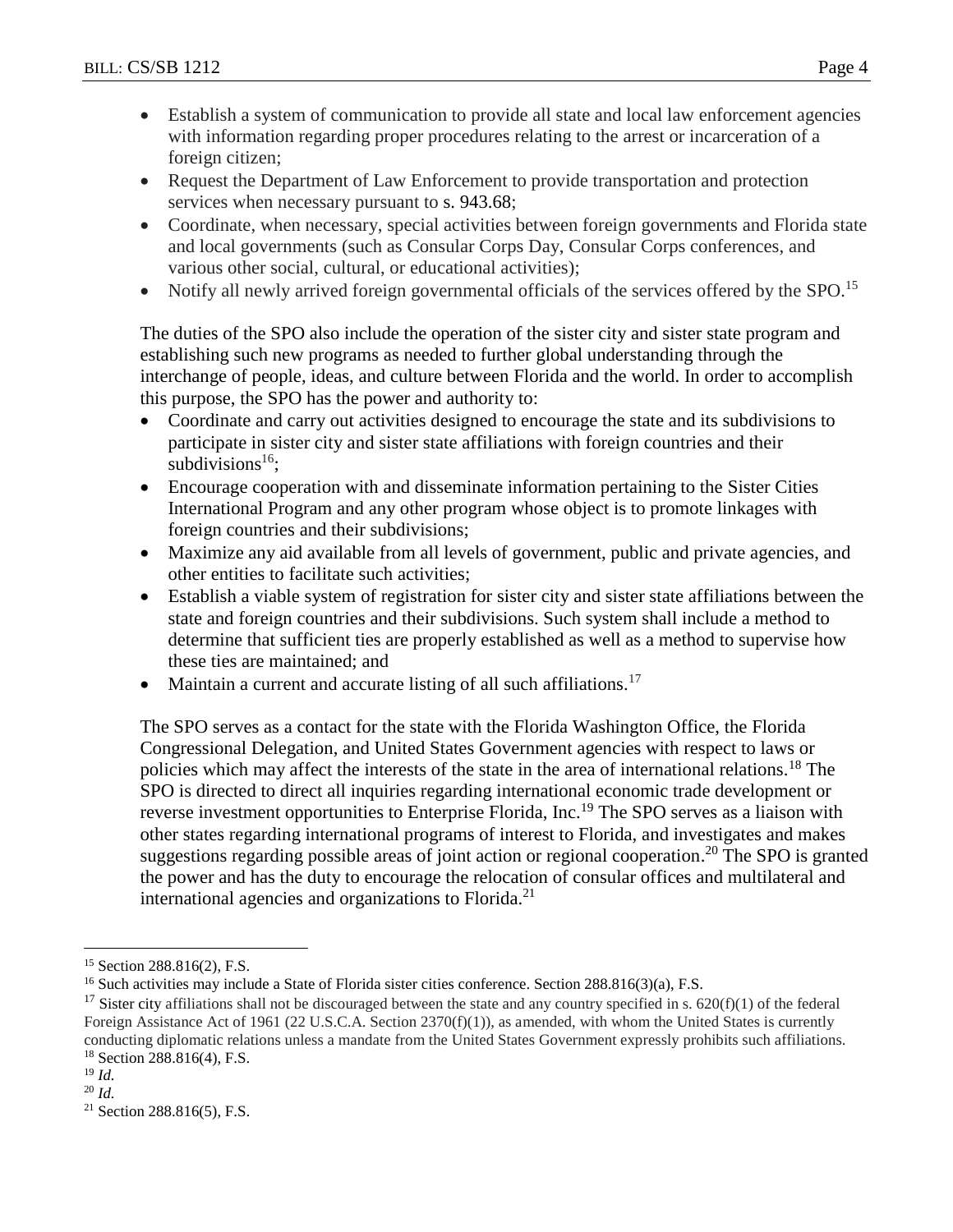Under s. 288.816(6), F.S., the DEO and EFI must help to contribute an international perspective to the state's development efforts.

# **Citizen Support Organizations**

Citizen support organizations (CSOs) and direct-support organizations (DSOs) are statutorily created private entities that are generally required to be non-profit corporations and are authorized to carry out specific tasks in support of public entities or public causes. The functions and purposes of a CSO or DSO are prescribed by its enabling statute and, for most, by a written contract with the agency the CSO or DSO was created to support.<sup>22</sup>

Legislature created s. 20.058, F.S., to establish a comprehensive set of transparency and reporting requirements for CSOs created or authorized pursuant to law or executive order and created, approved, or administered by a state agency.<sup>23</sup> Specifically, the law requires each CSO to annually submit, by August 1, the following information related to its organization, mission, and finances to the agency it supports: <sup>24</sup>

- The name, mailing address, telephone number, and website address of the organization;
- The statutory authority or executive order that created the organization;
- A brief description of the mission of, and results obtained by, the organization;
- A brief description of the organization's plans for the next three fiscal years;
- A copy of the organization's code of ethics; and
- A copy of the organization's most recent federal Internal Revenue Service (IRS) Return of Organization Exempt from Income Tax form (Form 990).<sup>25</sup>

Each agency receiving the above information must make the information available to the public through the agency's website. If the CSO maintains a website, the agency's website must provide a link to that website.<sup>26</sup> Additionally, any contract between an agency and a CSO must be contingent upon the CSO submitting and posting the information.<sup>27</sup> If a CSO fails to submit the required information for two consecutive years, the agency must terminate the contract with the CSO.<sup>28</sup> The contract must also include a provision for ending operations and returning stateissued funds to the state if the authorizing statute is repealed, the contract is terminated, or the organization is dissolved.<sup>29</sup>

By August 15 of each year, the agency must report to the Governor, the President of the Senate, the Speaker of the House of Representatives, and the Office of Program Policy Analysis and Government Accountability the information provided by the CSO. The report must also include a

 $\overline{a}$ 

<sup>&</sup>lt;sup>22</sup> Because the bill speaks to the establishment of a CSO, the analysis focuses on CSOs. DSOs are subject to the same transparency and reporting requirements as CSOs.

 $23$  Chapter 2014-96, Laws of Fla.

 $24$  Section 20.058(1), F.S.

 $25$  The IRS Form 990 is an annual information return required to be filed with the IRS by most organizations exempt from federal income tax under 26 U.S.C. 501.

<sup>26</sup> Section 20.058(2), F.S.

 $27$  Section 20.058(4), F.S.

<sup>28</sup> *Id*.

<sup>29</sup> *Id*.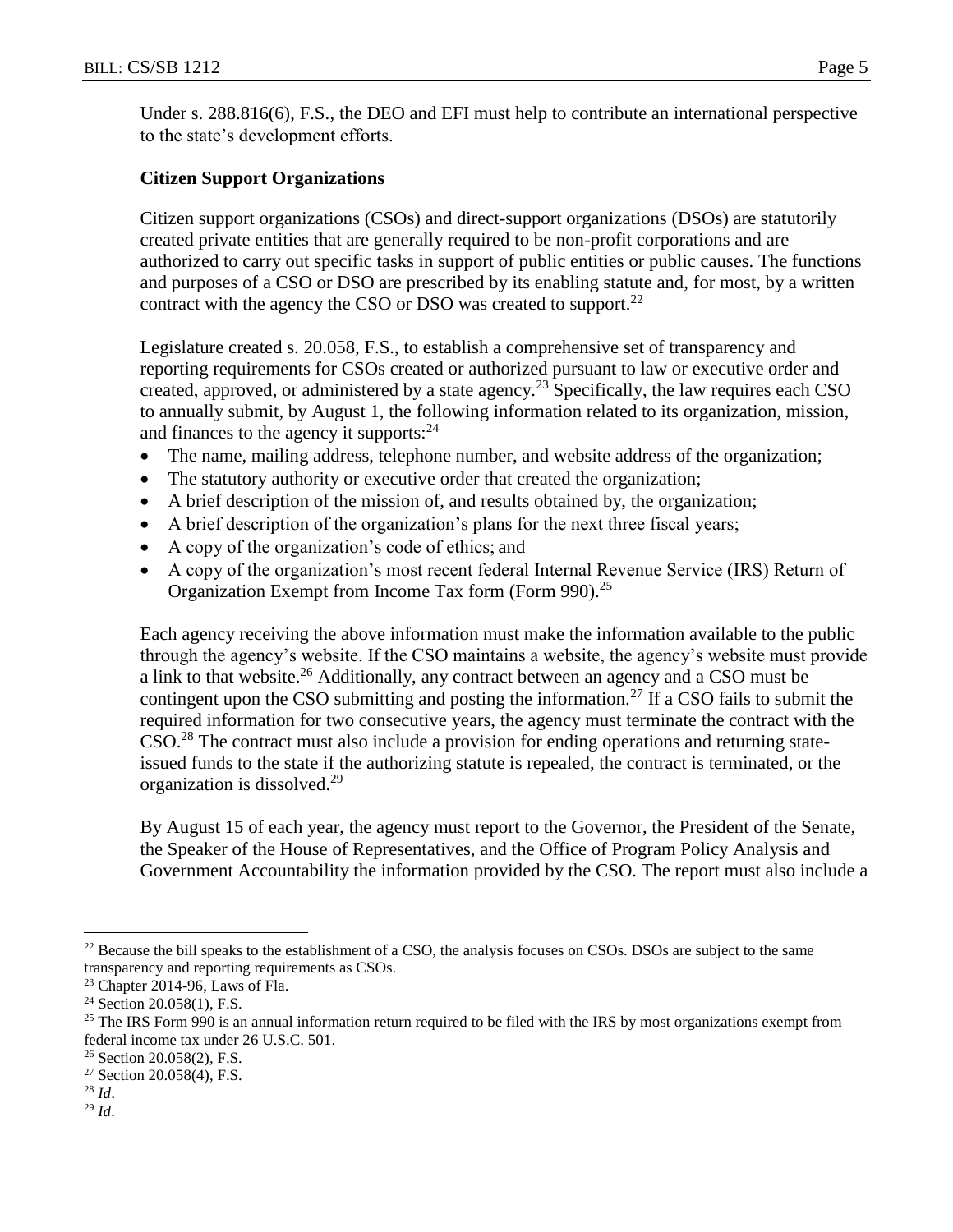recommendation by the agency, with supporting rationale, to continue, terminate, or modify the agency's association with each CSO. $30$ 

A law creating or authorizing the creation of a CSO must state that the creation or authorization for the CSO is repealed on October 1 of the fifth year after enactment, unless reviewed and saved from repeal by the Legislature. CSOs in existence prior to July 1, 2014, must be reviewed by the Legislature by July 1,  $2019.<sup>31</sup>$ 

# **III. Effect of Proposed Changes:**

**Section 1** amends s. 15.01, F.S., to provide that the Secretary shall serve as the state protocol officer and that the Secretary, in consultation with the Governor and other governmental officials, shall develop, maintain, publish, and distribute the state protocol manual.

**Section 2** amends s. 15.182, F.S., to designate the Department as the agency to whom statefunded musical, cultural, or artistic organizations must provide notice of intent to travel internationally.

**Section 3** amends s. 288.816(2), F.S., to remove from the SPO's responsibilities the requirement of (i) issuing certificates to such foreign governmental officials after verification pursuant to proper investigations through U.S. Department of State sources and the appropriate foreign governments; and (ii) verifying entitlement to sales and use tax exemptions pursuant to U.S. Department of State guidelines and identification methods.

The bill also amends s. 288.816(3), F.S., and makes permissive the SPO's role regarding sister city and sister state programs. The bill eliminates the requirement of a system of registration for sister city and sister state affiliations as well as the duty to maintain an accurate listing of all such affiliations.

**Section 4** creates 288.8165, F.S., allowing the Department to authorize the establishment of CSOs to provide assistance, funding and promotional support for intergovernmental programs of the Department. A CSO must be:

- A Florida corporation not for profit incorporated under chapter 617 and approved by the Department of State.
- Organized and operated to conduct programs and activities; raise funds; request and receive grants, gifts and bequests of money; acquire, receive, hold, invest, and administer, in its own name, securities, funds, or real or personal property; and make expenditures for the benefit of the intergovernmental programs of the Department; except that such organization may not receive funds from the Department by grant or gift unless specifically authorized by the Legislature. If the CSO by contract provides fiscal and administrative services to the department for a grant or program that benefits the intergovernmental programs of the department, the organization may be reimbursed or compensated for such services by the Department if the services are a direct benefit to the intergovernmental programs of the Department.

 $\overline{a}$ 

<sup>30</sup> Section 20.058(3), F.S.

<sup>31</sup> Section 20.058(5), F.S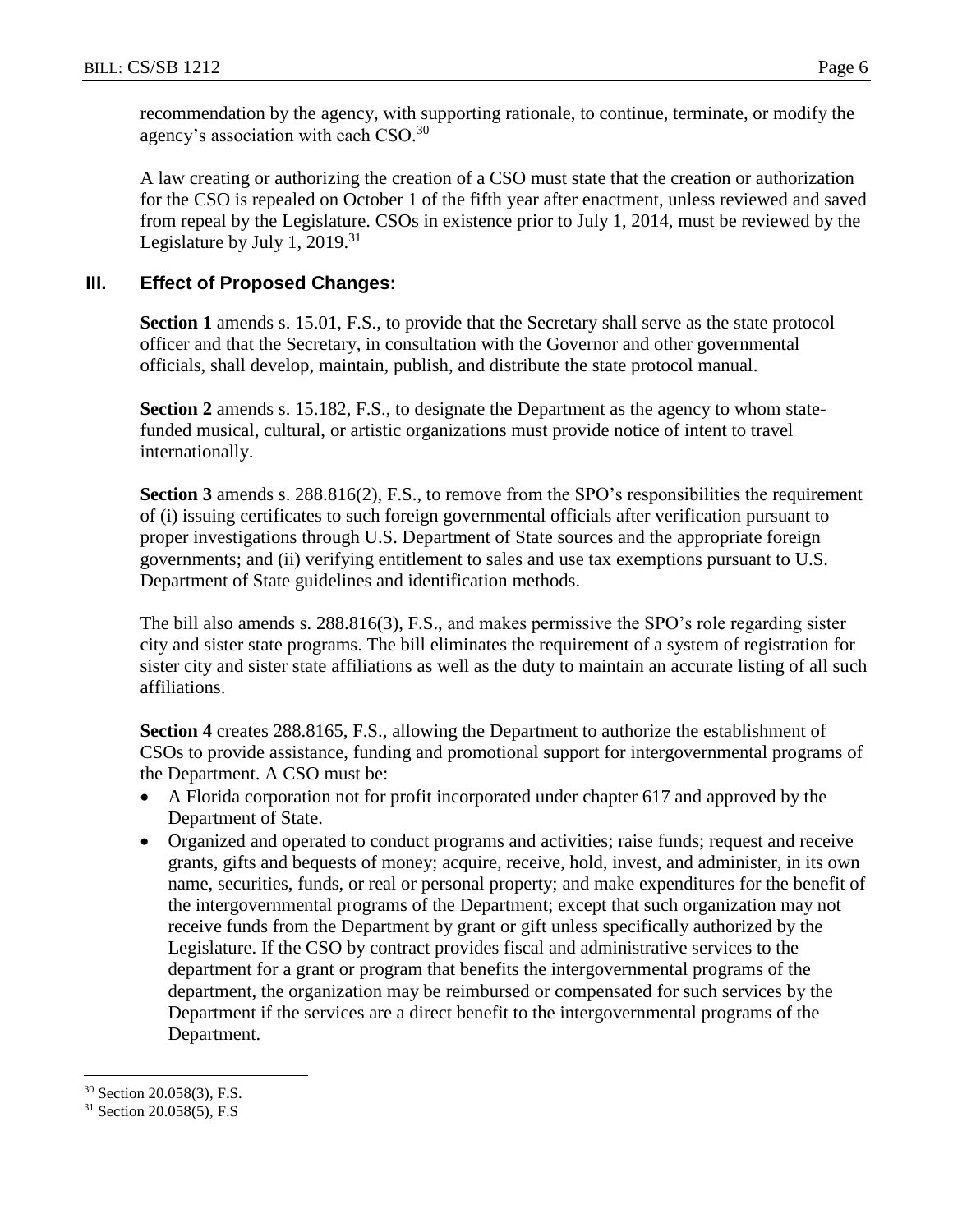- Determined by the Department to be consistent with the goals of the intergovernmental programs of the Department and in the best interests of the State.
- Approved in writing (by a letter of agreement from the Secretary of State) by the Department to operate for the benefit of the intergovernmental programs of the Department.

The Department may allow a CSO to use Department property, facilities, and personnel free of charge if such use is consistent with the approved purpose of that CSO and such use does not unreasonably interfere with the general public's use of Department property. The Department is allowed to prescribe conditions upon a CSO's use of any property, facilities, or personnel and may not permit such use if the CSO does not provide equal membership and employment opportunities to all persons, regardless of race, color, national origin, religion, sex, or age.

The bill specifies that each CSO must provide for an annual audit in accordance with s. 215.981, F.S.

The bill provides for the future repeal of this section on October 1, 2025, unless it is reviewed and saved from repeal by the Legislature.

**Section 5** amends s. 288.012, F.S., to make conforming changes.

**Section 6** provides that the act will take effect on July 1, 2020.

# **IV. Constitutional Issues:**

A. Municipality/County Mandates Restrictions:

The mandate restrictions do not apply because the bill does not require counties and municipalities to spend funds, reduce counties' or municipalities' ability to raise revenue, or reduce the percentage of state tax shared with counties and municipalities.

B. Public Records/Open Meetings Issues:

None.

C. Trust Funds Restrictions:

None.

D. State Tax or Fee Increases:

None.

E. Other Constitutional Issues:

None identified.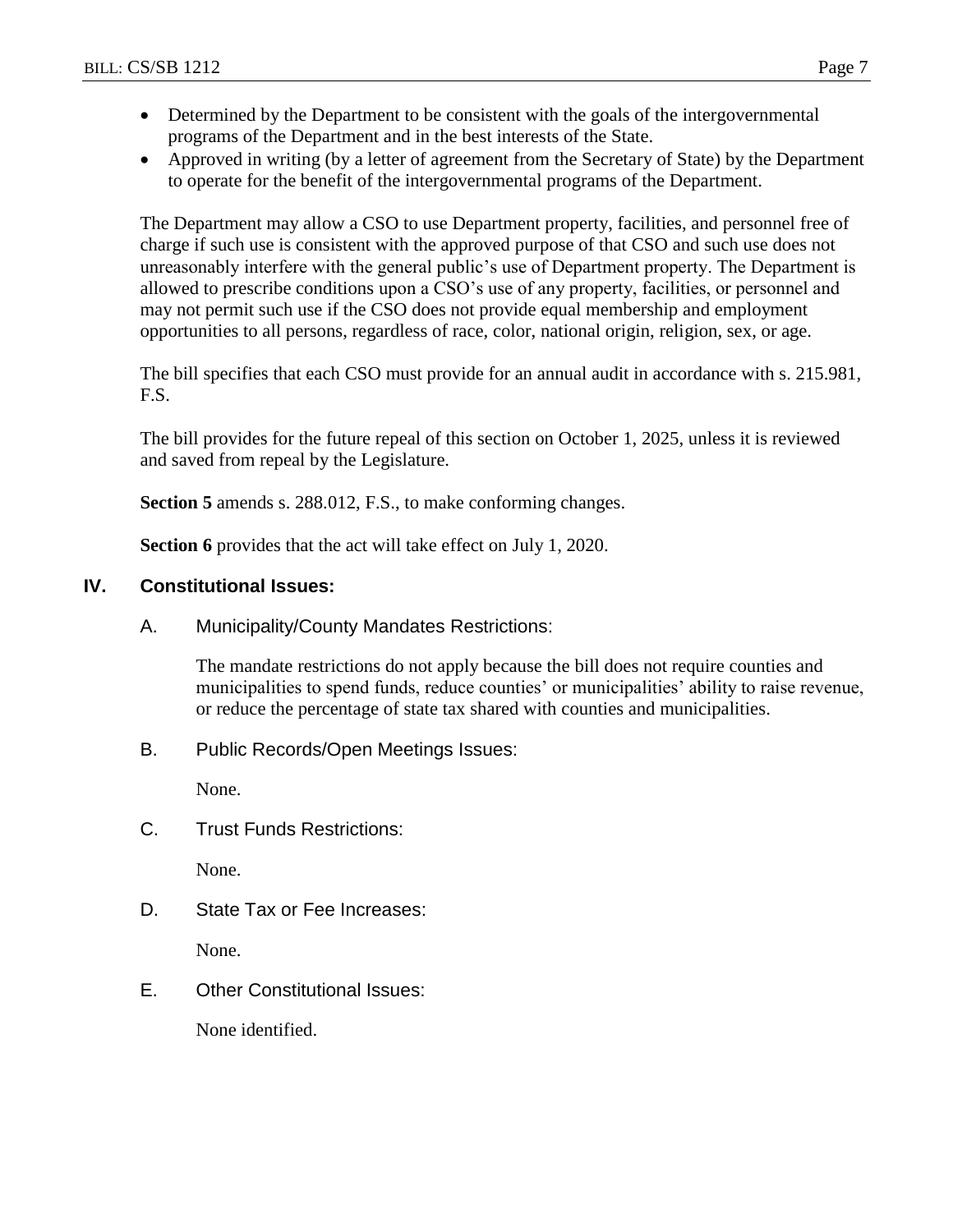#### **V. Fiscal Impact Statement:**

A. Tax/Fee Issues:

This bill does not impact state or local taxes or fees.

# B. Private Sector Impact:

The bill will have an indeterminate fiscal impact on the private sector in the establishment of CSOs and in meeting the audit, transparency and reporting requirements.

#### C. Government Sector Impact:

The bill may have a minimal impact on government expenditures in the establishment of CSOs. However, the Department will experience an indeterminate positive fiscal impact as private resources from CSOs will augment the intergovernmental programs of the Department.

#### **VI. Technical Deficiencies:**

None.

#### **VII. Related Issues:**

None.

#### **VIII. Statutes Affected:**

This bill substantially amends sections 15.01, 15.182, 288.816, and 288.012 of the Florida Statutes.

This bill creates s. 288.8165, F.S., of the Florida Statutes.

# **IX. Additional Information:**

A. Committee Substitute – Statement of Substantial Changes: (Summarizing differences between the Committee Substitute and the prior version of the bill.)

#### **CS by Governmental Oversight and Accountability on January 27, 2020:**

The committee substitute removes reference to the Office of International Affairs throughout the bill and replaces it with Department of State and consolidates duplicative notice provisions regarding intent to travel internationally into one provision. It also conforms the provisions authorizing the Department to establish Citizen Support Organizations to the requirements for such organizations under s. 20.2551, F.S.